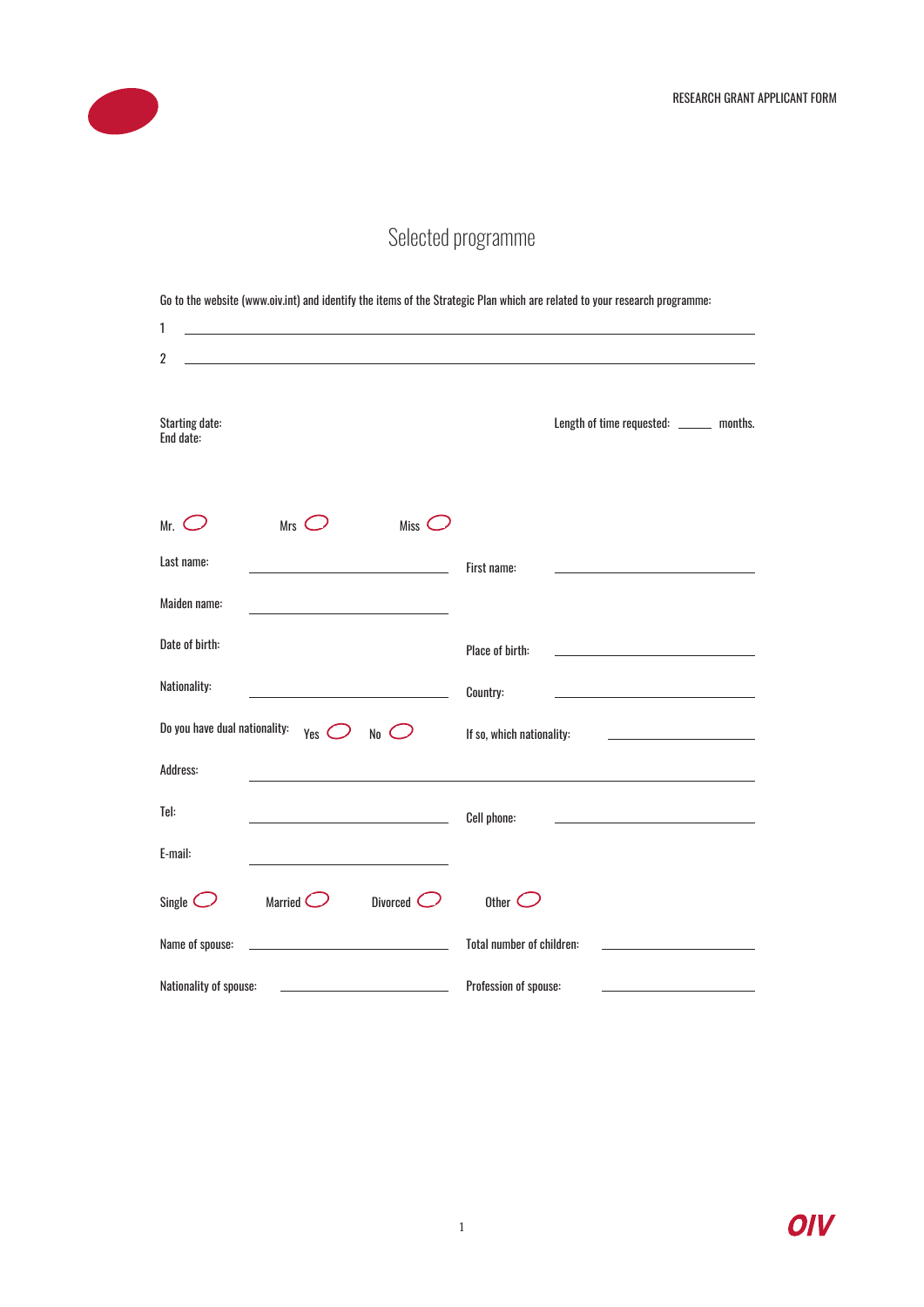

#### Education:

|              | Secondary school diploma obtained  | Year: | Section:              | Level: |       |
|--------------|------------------------------------|-------|-----------------------|--------|-------|
| Level        |                                    | Title | Name of school / City | Year   | Level |
|              | $+1$                               |       |                       |        |       |
| $\epsilon$   | $^{\mathrm {+2}}$                  |       |                       |        |       |
|              | $^{\mathrm{+3}}$                   |       |                       |        |       |
|              | $\bf +4$                           |       |                       |        |       |
| п.,          | Masters of<br>research             |       |                       |        |       |
| $\epsilon$ . | Professional<br>Master's<br>degree |       |                       |        |       |
|              | Other                              |       |                       |        |       |

### Current year level of studies:

 $M1$   $\bigcirc$ 

Master of Research  $O$  Professional Master's degreee  $O$  Other  $O$ 

## Diploma being prepared:

| Title | Name of school | City | Year |
|-------|----------------|------|------|
|       |                |      |      |
|       |                |      |      |
|       |                |      |      |
|       |                |      |      |
|       |                |      |      |
|       |                |      |      |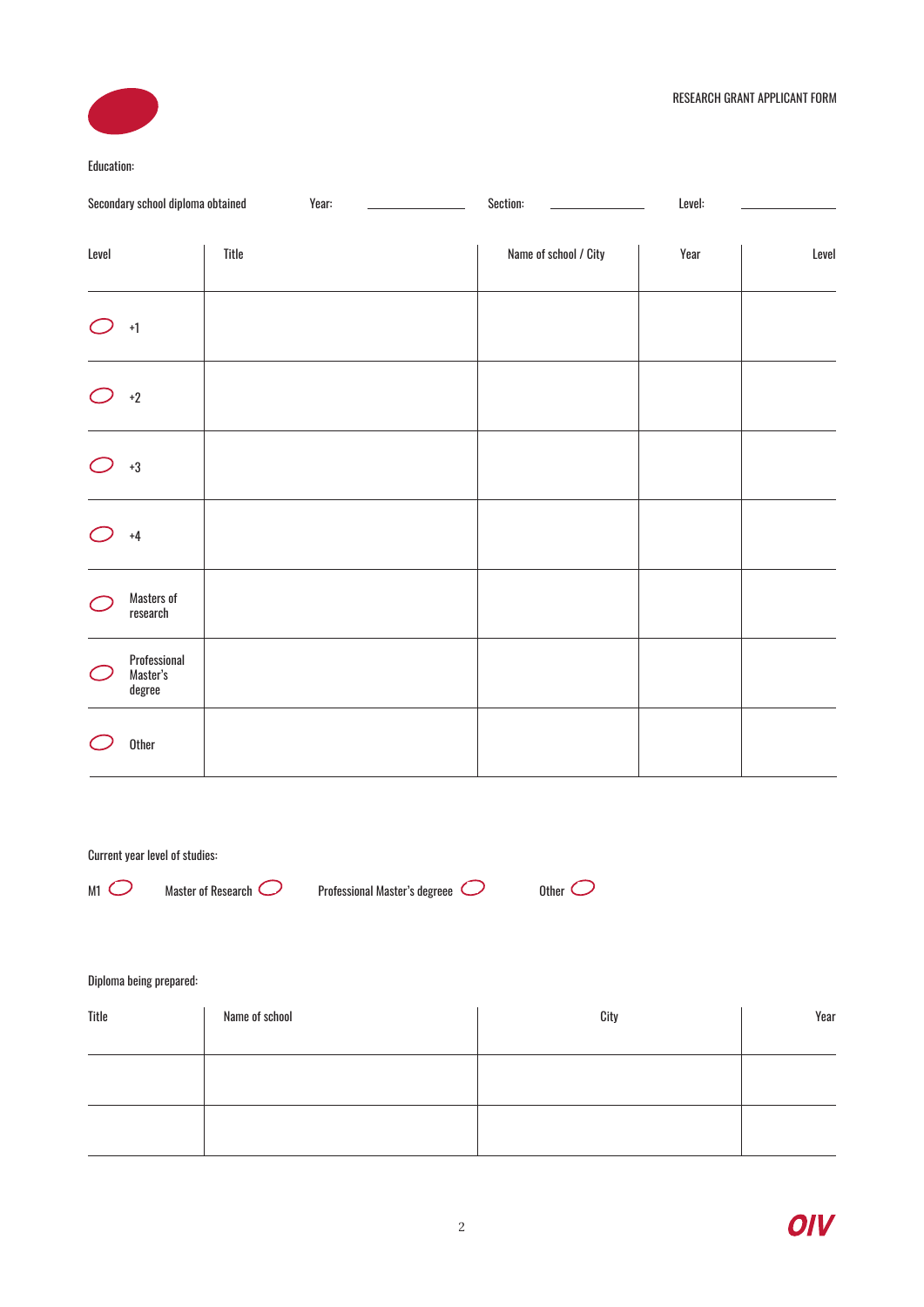| <b>Foreign languages</b>                                                                                     | Read                                                                                                                 | Written                                                                                                                                                                                                                                                                                                                                                      | Spoken                                                                                           |
|--------------------------------------------------------------------------------------------------------------|----------------------------------------------------------------------------------------------------------------------|--------------------------------------------------------------------------------------------------------------------------------------------------------------------------------------------------------------------------------------------------------------------------------------------------------------------------------------------------------------|--------------------------------------------------------------------------------------------------|
|                                                                                                              |                                                                                                                      |                                                                                                                                                                                                                                                                                                                                                              |                                                                                                  |
|                                                                                                              |                                                                                                                      |                                                                                                                                                                                                                                                                                                                                                              | the control of the control of the control of                                                     |
|                                                                                                              |                                                                                                                      | the contract of the contract of the contract of the contract of the contract of the contract of the contract of                                                                                                                                                                                                                                              |                                                                                                  |
|                                                                                                              |                                                                                                                      |                                                                                                                                                                                                                                                                                                                                                              |                                                                                                  |
| the contract of the contract of the contract of                                                              | the control of the control of the control of the control of                                                          | the contract of the contract of the contract of the contract of the contract of the contract of                                                                                                                                                                                                                                                              |                                                                                                  |
|                                                                                                              |                                                                                                                      | <u> 1989 - Johann Barbara, marka a shekara tsa 1989 - An tsa 1989 - An tsa 1989 - An tsa 1989 - An tsa 1989 - An</u><br><u>and the state of the state of the state of the state of the state of the state of the state of the state of the state of the state of the state of the state of the state of the state of the state of the state of the state</u> |                                                                                                  |
|                                                                                                              | <u> 1989 - Johann John Stone, markin sanat masjid asl nashrida asl nashrida asl nashrida asl nashrida asl nashri</u> |                                                                                                                                                                                                                                                                                                                                                              |                                                                                                  |
| Title of proposed study or research subject:<br>Name of studies or research of director:<br>Address:<br>Tel: | <u> 1990 - Johann Barbara, martin amerikan personal (</u>                                                            | <b>Cell phone:</b>                                                                                                                                                                                                                                                                                                                                           | <u>experience</u> and the control of the control of the control of the control of the control of |
| E-mail:                                                                                                      | <u> 1999 - Johann Barn, fransk politik amerikansk politik (</u>                                                      |                                                                                                                                                                                                                                                                                                                                                              |                                                                                                  |

And indicate the name and address of the research co-director.

### Other desired funding sources:

| Organisations | Monthly amount | Date of request | <b>Tick if granted</b> | Date of response |
|---------------|----------------|-----------------|------------------------|------------------|
|               |                |                 |                        |                  |
|               | €              |                 |                        |                  |
|               | €              |                 |                        |                  |
|               | €              |                 |                        |                  |
|               | ŧ,             |                 |                        |                  |

## If you have already received a grant:

| Organisations | Monthly amount | From | To |
|---------------|----------------|------|----|
|               |                |      |    |
|               | ₽              |      |    |
|               | n              |      |    |
|               | n              |      |    |
|               |                |      |    |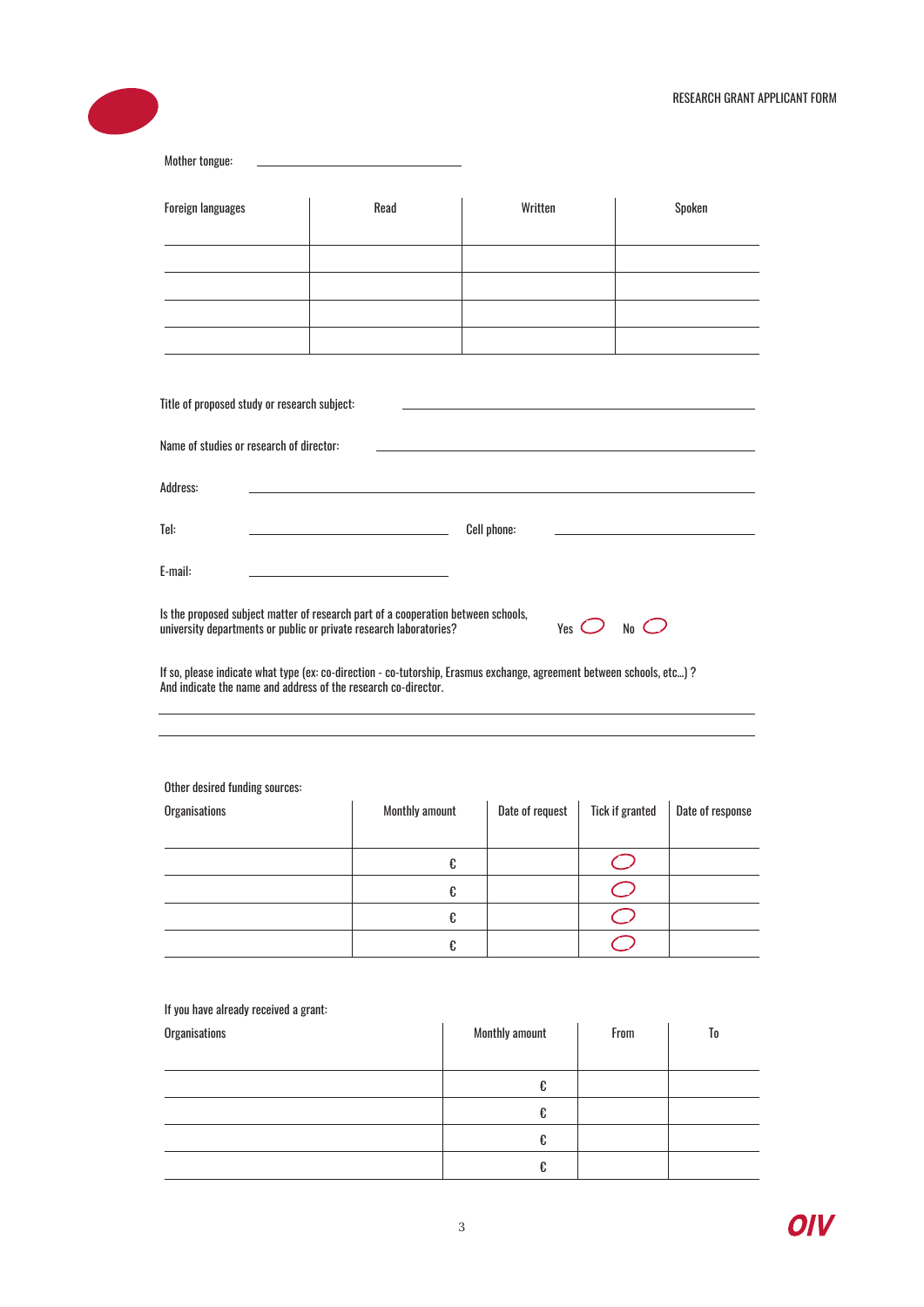

| Name of the referee 1:        |                                                                                                                     |                             |                                                                                           |                                                                                                                       |                 |
|-------------------------------|---------------------------------------------------------------------------------------------------------------------|-----------------------------|-------------------------------------------------------------------------------------------|-----------------------------------------------------------------------------------------------------------------------|-----------------|
| Address:                      |                                                                                                                     |                             |                                                                                           |                                                                                                                       |                 |
| Tel:                          | <u> 1989 - Johann Barn, mars ann an t-Amhair ann an t-Amhair an t-Amhair ann an t-Amhair an t-Amhair ann an t-A</u> |                             | Cell phone:                                                                               | <u> 1989 - Johann Barbara, martxa al III-lea (h. 1974).</u>                                                           |                 |
| E-mail:                       |                                                                                                                     |                             |                                                                                           |                                                                                                                       |                 |
| Name of the referee 2:        |                                                                                                                     |                             | the control of the control of the control of the control of the control of the control of |                                                                                                                       |                 |
| Address:                      |                                                                                                                     |                             |                                                                                           |                                                                                                                       |                 |
| Tel:                          | <u> 1989 - Johann Barbara, martxa alemaniar a</u>                                                                   |                             | Cell phone:                                                                               | <u> 1999 - John Harry Harry Harry Harry Harry Harry Harry Harry Harry Harry Harry Harry Harry Harry Harry Harry H</u> |                 |
| E-mail:                       | the control of the control of the control of the control of the control of                                          |                             |                                                                                           |                                                                                                                       |                 |
| Name of the referee 3:        |                                                                                                                     |                             |                                                                                           |                                                                                                                       |                 |
| Address:                      |                                                                                                                     |                             |                                                                                           |                                                                                                                       |                 |
| Tel:                          | <u> 1980 - Johann Barn, fransk politik (d. 1980)</u>                                                                |                             | Cell phone:                                                                               | the control of the control of the control of the control of                                                           |                 |
| E-mail:                       | the control of the control of the control of the control of the control of                                          |                             |                                                                                           |                                                                                                                       |                 |
| <b>Current ressources:</b>    |                                                                                                                     | Research stipend $\bigcirc$ |                                                                                           | Salaried employment <a></a>                                                                                           |                 |
| Freelance incomes             |                                                                                                                     |                             | Parental support $\circ$                                                                  |                                                                                                                       | Other $\subset$ |
| If you have a job, job title: |                                                                                                                     |                             |                                                                                           | Since:                                                                                                                |                 |
| Number of hours weekly:       |                                                                                                                     |                             |                                                                                           | Until:                                                                                                                |                 |
| Source of current revenue     |                                                                                                                     |                             | Monthly amount                                                                            | From                                                                                                                  | To              |
|                               |                                                                                                                     |                             | €                                                                                         |                                                                                                                       |                 |
|                               |                                                                                                                     |                             | €                                                                                         |                                                                                                                       |                 |
|                               |                                                                                                                     |                             | €                                                                                         |                                                                                                                       |                 |